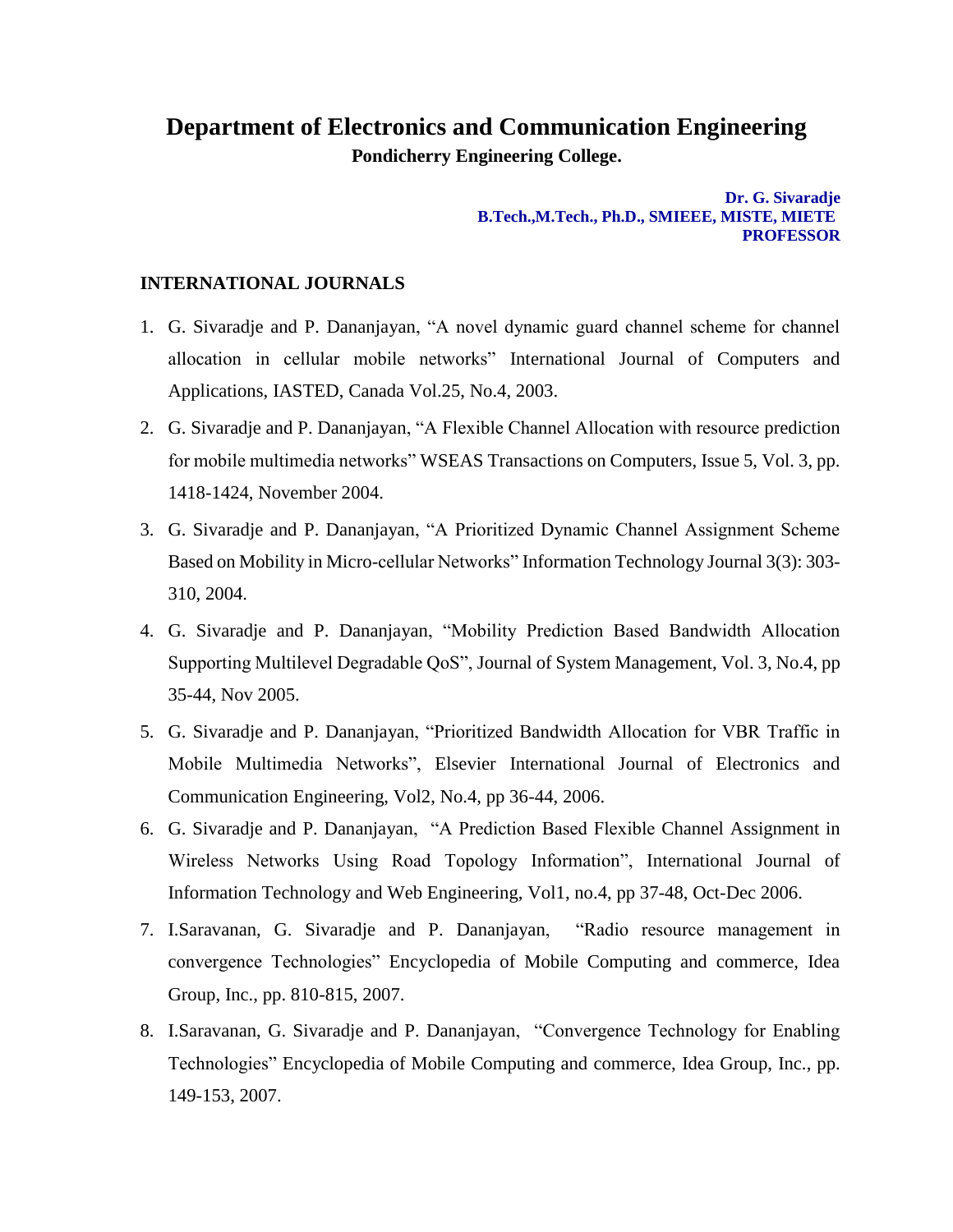- 9. G. Sivaradje and P. Dananjayan, "A spectrally overlaid flexible bandwidth utilization scheme for cellular CDMA systems" Int. Journal of Ad Hoc and Ubiquitous Computing, Vol 2, pp 109-118, 2007. **Impact factor: 0.8500**
- 10. K.Ayyappan, G.Sivaradje, I.Saravanan and P.Dananjayan, "Resource management strategy to support real time video across UMTS and WLAN networks", Journal of Ubiquitous Computing and Communication Vol.2 No. 4, 2007.
- 11. V.Vanitha, G.Sivaradje and P.Dananjayan, "HIP Based Mobility Management for Integrated Networks" in International Journal of Computer Applications in Engineering, Technology and Sciences, Vol.1, Issue 2, April'09-Sept'09, pp 566-570.
- 12. R.Surendar, G.Sivaradje and P.Dananjayan, "Performance Comparison of UMTS/WLAN Integrated Architectures with Dynamic Home Agent Assignments" International Journal of Communication Networks and Information Security, Vol 1, No.3, December 2009, pp 73-80.
- **13.** R.Pushpavalli, G.Sivaradje, E.Srinivasan and S.Himavathi. "Neural based Post Processing Filtering Technique for Image Quality Enhancement". International Journal of Computer Applications Vol 38, No.3,pp 38-46, January 2012, New York, USA, **Impact factor: 0.8500**
- 14. R.Pushpavalli and G.Sivaradje, "Switching Median Filter for Image Enhancement", International Journal of Scientific & Engineering Research, Electronics Vol 3, Issue 2, pp 1-5, Febrauary- 2012. . **Impact factor: 0.415**
- **15.** R.Pushpavalli and G.Sivaradje, " Asymmetric Trimmed Median Filter for Images Highly Corrupted with Random Valued Impulse Noise", International Journal of Computer Applications, Vo. 44, No. 7, pp 19-23, April 2012. **Impact factor: 0.8500**
- **16.** R.Pushpavalli and G.Sivaradje, "Non Linear Filtering Technique for Preserving Edges and Fine Details of Digital Images", International Journal of Electronics and Communication Engineering and Technology, Vol 3, Issue 1, January – June 2012, pp 29-40. **Impact factor: 3.5930**
- **17.** R.Pushpavalli and G.Sivaradje, "A New Tristate Switching Median Filtering Technique for Image Enhancement", International Journal of Advanced Research in Engineering and Technology, Vol 3, Issue 1, January – June 2012, pp 55-65. **Impact factor: 2.7078**